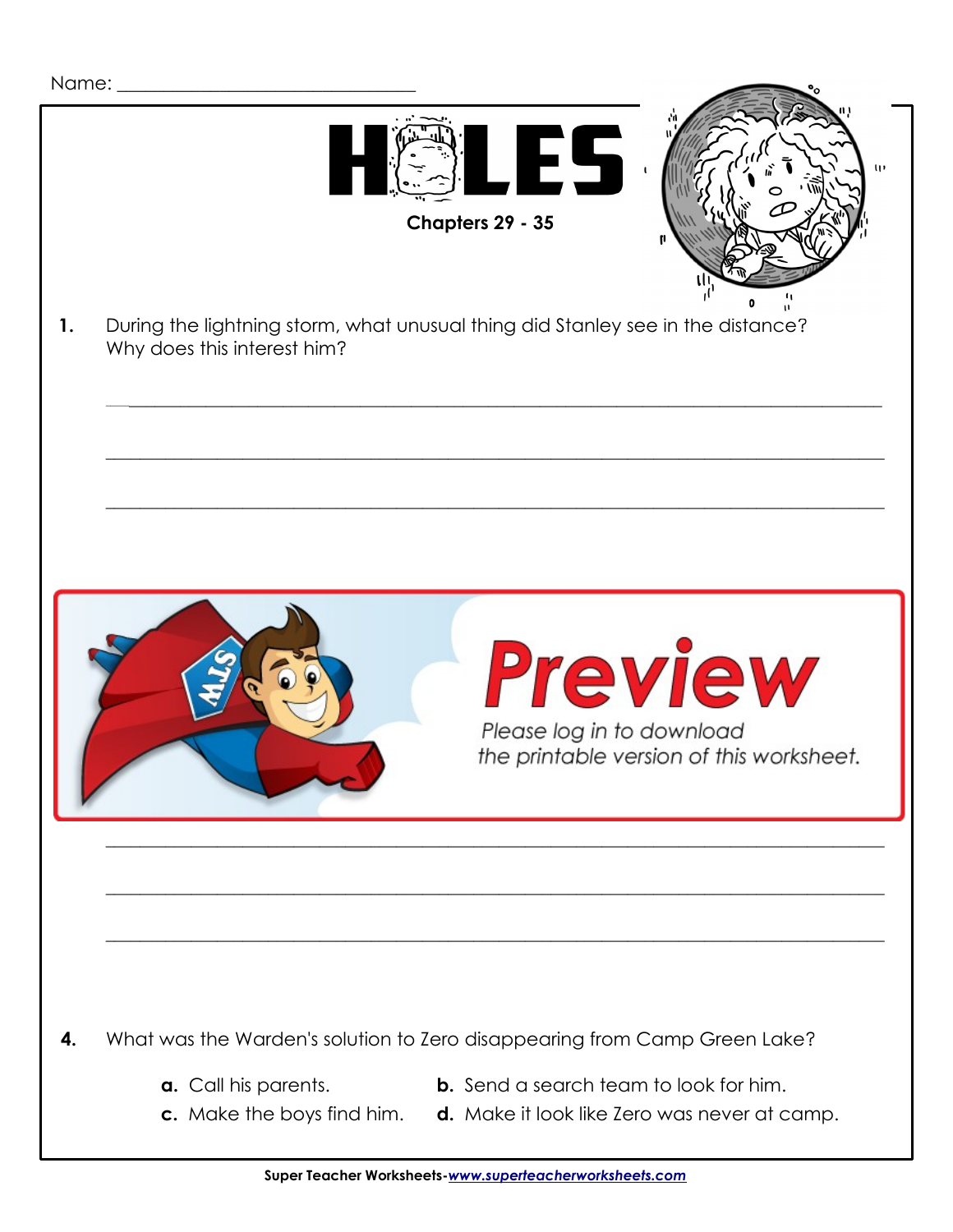## Name: \_\_\_\_\_\_\_\_\_\_\_\_\_\_\_\_\_\_\_\_\_\_\_\_\_\_\_\_\_\_\_\_\_



**8.** What had Zero been surviving on since he left camp? What do you believe that was?

\_\_\_\_\_\_\_\_\_\_\_\_\_\_\_\_\_\_\_\_\_\_\_\_\_\_\_\_\_\_\_\_\_\_\_\_\_\_\_\_\_\_\_\_\_\_\_\_\_\_\_\_\_\_\_\_\_\_\_\_\_\_\_\_\_\_\_\_\_\_\_\_\_\_\_\_\_\_\_\_\_\_\_\_\_\_\_\_\_\_\_

 $\_$  , and the set of the set of the set of the set of the set of the set of the set of the set of the set of the set of the set of the set of the set of the set of the set of the set of the set of the set of the set of th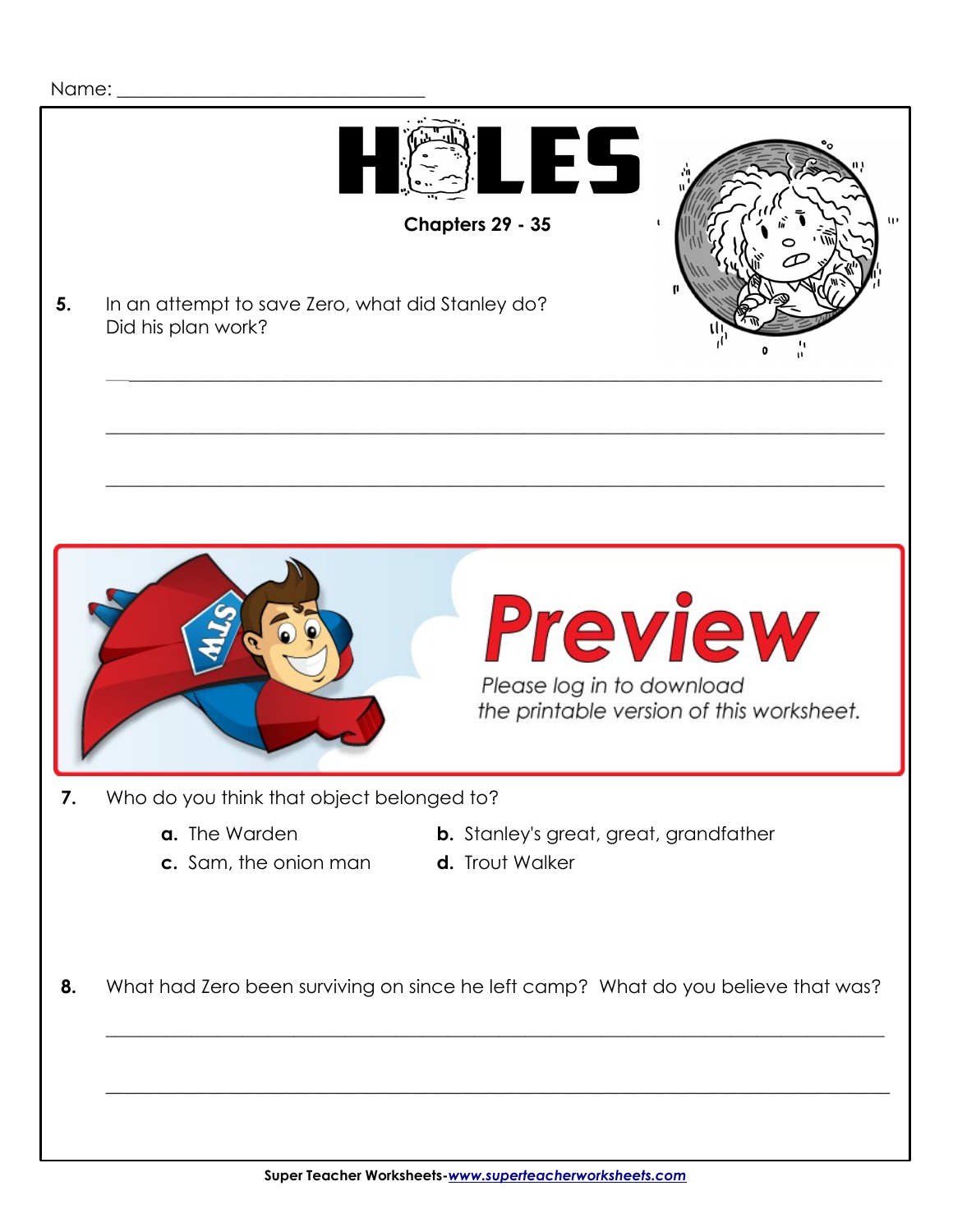

**1.** During the lightning storm, what unusual thing did Stanley see in the distance? Why



## **During the lightning storm Stanley noticed an unusual rock formation at the top of a mountain peak in the distance. It looked as though it was a giant fist with its thumb sticking straight up. This interested him because he recalled his great grandfather saying that he found refuge on God's thumb after he was robbed and left for dead by Please log in to download** the printable version of this worksheet.  **2.** Why are the boys giving Stanley a hard time? **a c.** He's overweight. **details** and the Warden. **Afraid of the Warden.**

 **4.** What was the Warden's solution to Zero disappearing from Camp Green Lake? **d**

**Zero hit Mr. Pendanski in the face with a shovel. He did it because Mr. Pendanski kept saying that Zero was dumb, and most definitely too dumb to be able to learn anything. He was laughing at Zero and he told him the only thing he would ever be good at was** 

**3. What did Zero do to Mr. Pendanski**? What did Zero do to Mr. Pendanski pod to do this? What caused him to do

**digging holes. Zero was finally pushed too far.**